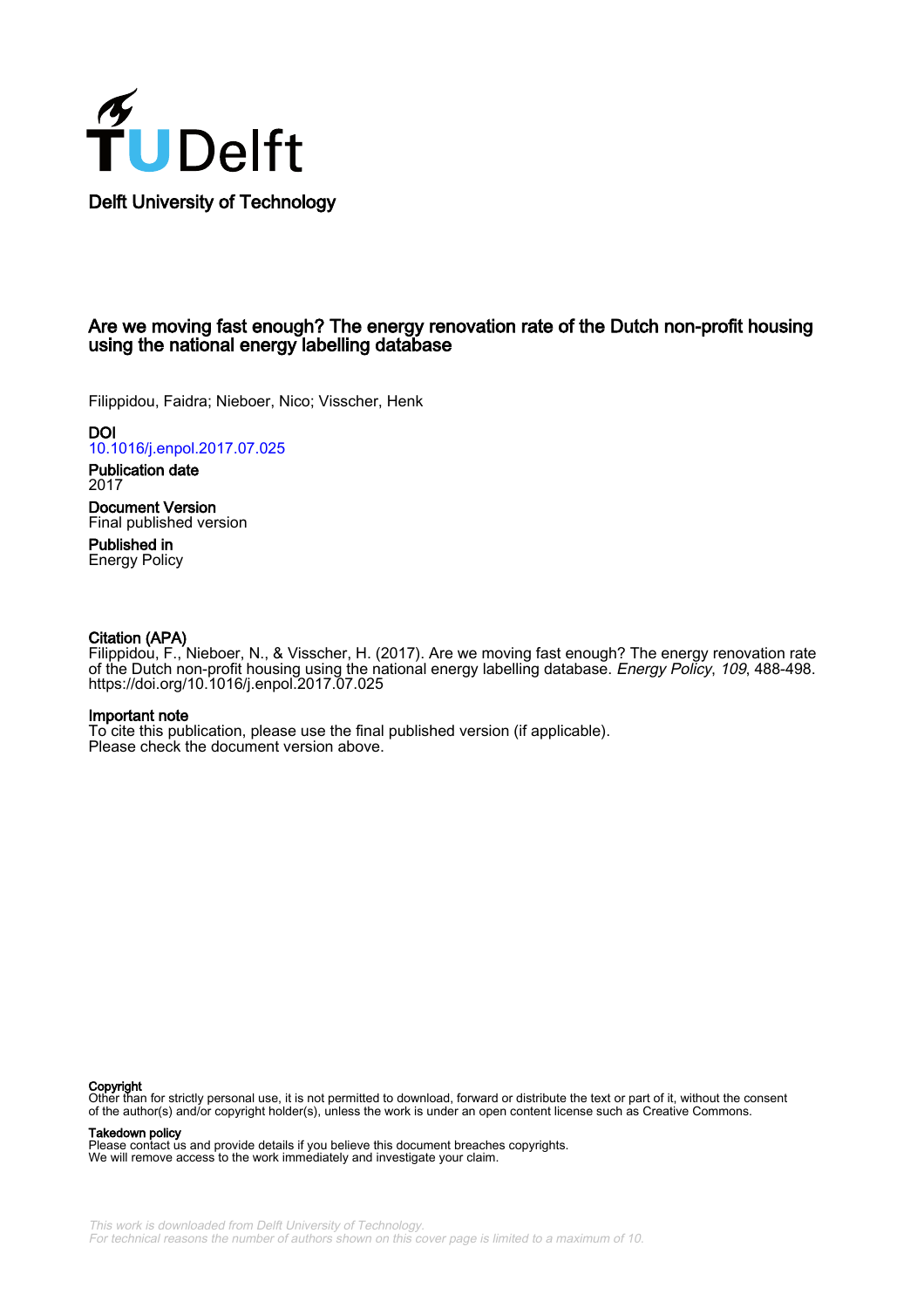Contents lists available at [ScienceDirect](http://www.sciencedirect.com/science/journal/03014215)

# Energy Policy

journal homepage: [www.elsevier.com/locate/enpol](http://www.elsevier.com/locate/enpol)

# Are we moving fast enough? The energy renovation rate of the Dutch nonprofit housing using the national energy labelling database



**NERGY** POLIC<sup>1</sup>

# Faidra Filippidou⁎ [, Nico Nieboer, Henk Visscher](#page-1-0)

Delft University of Technology, Faculty of Architecture and the Built Environment, OTB, Julianalaan 134, 2628 BL, Delft, The Netherlands

## ARTICLE INFO

Keywords: Energy efficiency Renovation rate Monitoring Housing Big data The Netherlands

# ABSTRACT

The existing housing stock plays a major role in meeting the energy saving targets set in the Netherlands as well as in the EU. Existing buildings account for 38% of the final energy consumption in the European Union (EU), and they are responsible for  $36\%$  of the CO<sub>2</sub> emissions. Energy renovations in dwellings offer unique opportunities to reduce both energy consumption and greenhouse gas emissions. In this article, the renovation rates for the non-profit housing stock of the Netherlands are presented, based on the changes in the energy performance of 856,252 dwellings for the period of 2010–2014. The data necessary are drawn from a monitoring system that contains information about the energy performance of approximately 60% of all dwellings in the sector. The method used follows the changes of the dwellings' physical properties and reported energy performance. The results show that although many energy improvements have been realized, they result in small changes of the energy efficiency of the dwellings. Deep energy renovation rates are very low. If this pace continues, the progress is too little to reach national and international policy targets. The renovation rates are not high enough and the trends seem difficult to reach.

## 1. Introduction

The energy performance of buildings is generally so inadequate that the levels of energy consumed in them place the sector among the most significant  $CO<sub>2</sub>$  emission sources in Europe ([BPIE, 2011](#page-10-0)). Existing buildings are responsible for  $36\%$  of the  $CO<sub>2</sub>$  emissions in the European Union (EU) ([European Commission, 2008, 2014\)](#page-11-0). In the context of all the end-use sectors, buildings represent the largest sector with 38% of the total final energy consumption, followed by transport [\(European](#page-11-1) [Commission, 2016a](#page-11-1)). A considerable percentage of this energy consumption is attributed to the residential sector, as on average dwellings consume 24.8% of the total energy consumption in the EU [\(Eurostat,](#page-11-2) [2016\)](#page-11-2). The building sector plays a major role in order to meet the energy saving targets set in the Netherlands and in the EU ([SER, 2013](#page-11-3); [Ürge-Vorsatz et al., 2007](#page-11-4)). This is particularly true for existing buildings, because they will constitute the major part of the housing stock over several decades. The renovation activity will be greater than the construction and demolition activity in the future.

Policy targets and regulations are in force, at an EU level, to ensure the energy efficiency improvement of the building stock. The Energy Performance of Buildings Directive ([EPBD] 2002, recast 2010) is the main legislative and policy tool in EU and focuses on both new and existing buildings. At the same time, the building sector plays a

prominent role in the Energy Efficiency Directive ([EED] 2012). Relatedly, in the Netherlands, the foundation of energy efficiency policy has been a number of national cross-cutting measures and EU derived policies that play a large role; like the strengthening of standards for new buildings or dwellings and energy labels for existing ones (EPBD) (ECN 2015). Additional measures target split incentives. In 2013, a revolving fund for savings in buildings was created  $-150$ million euros from the government and 450 million from market parties [\(ECN, 2015\)](#page-10-1).

The energy savings potential of the existing dwellings is large. In the Netherlands, policy measures have been employed since the last quarter of the 20th century, mainly through building decrees. The energy consumption of new buildings has been regulated since 1975 consisting of limits on transmission losses based on insulation values ([Boot, 2009\)](#page-10-2). In 1995 these limits were expanded to include the national "EPC" (Energy Performance Coefficient) which is a figure expressing the energy performance of a building depending on the energy consumed for space heating, hot water, lighting, ventilation, humidification and cooling. The energy performance of the existing housing stock is being regulated through energy labels (A to G – most efficient to least efficient), since 2008, when the EPBD was implemented in the Netherlands. The average energy label in 2015 was C ([RVO,](#page-11-5) [2015\)](#page-11-5). As the years pass, more dwellings adopt an energy label and

<span id="page-1-0"></span>⁎ Corresponding author. E-mail addresses: f.filippidou@tudelft.nl (F. Filippidou), n.e.t.nieboer@tudelft.nl (N. Nieboer), h.j.visscher@tudelft.nl (H. Visscher).

<http://dx.doi.org/10.1016/j.enpol.2017.07.025>

Received 15 December 2016; Received in revised form 4 July 2017; Accepted 11 July 2017

0301-4215/ © 2017 The Author(s). Published by Elsevier Ltd. This is an open access article under the CC BY license (http://creativecommons.org/licenses/BY/4.0/).

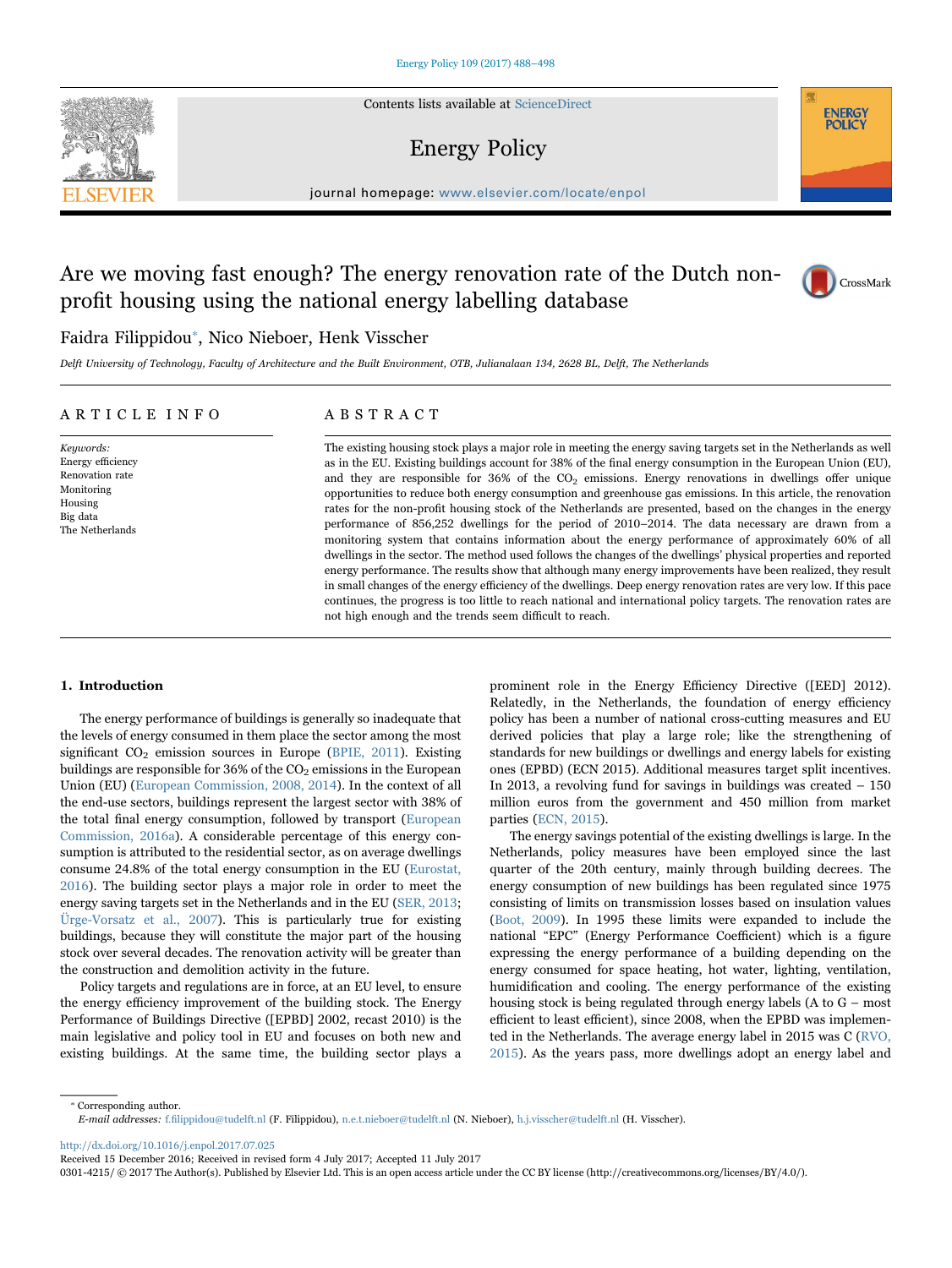thus far 2.9 million have one. The majority of these dwellings belong to the rental sector.

Despite the regulations and directives, there is a greater focus on newly built dwellings, achieving nearly zero energy standards, than on energy renovations of the building stocks. Nonetheless, energy renovations of dwellings are considered to be more sustainable and costeffective than demolition and rebuilding ([Itard and Klunder, 2007\)](#page-11-6), and should be given priority and incentives, especially taking into account the low and declining construction rates in the EU ([Pombo](#page-11-7) [et al., 2016](#page-11-7); Thomsen & Van der Flier, 2002). Energy renovations offer unique opportunities for reducing the energy consumption and greenhouse gas emissions. Energy renovation is instrumental for reaching the EU 2020 goals ([Saheb et al., 2015\)](#page-11-8). Moreover, renovations of the existing building stock have implications for growth and jobs, energy and climate, and cohesion policies ([European Commission, 2014;](#page-11-9) [Saheb et al., 2015\)](#page-11-9). Renovating existing buildings is seen as a 'winwin' option for the EU economy [\(Saheb et al., 2015\)](#page-11-8). However, there are challenges mainly relating to the financing, market uptake and occupant awareness of energy renovations. Further, although there have been various energy renovation actions of dwellings in Europe (see [Section 2](#page-2-0)), the assessment and monitoring of the pace of these renovations is lacking.

The tenure mix of dwellings bears a significant relevance to the ability to renovate regarding both the energy performance and the impact on the pace of energy renovations. The total amount of dwellings in the Netherlands is 7.5 million. The owner occupied sector comprises 55.8% of the total, whereas the rental sector amounts to 43.5% ([BZK, 2016b\)](#page-10-3). The ownership type is unknown for the remaining 0.7% [\(BZK, 2016b](#page-10-3)). The vast majority of the rental sector belongs to housing associations forming the non-profit housing sector. In this paper, we focus on the Dutch non-profit housing because the sector comprises approximately 2.3 million homes, which adds up to 30% of the total housing market ([BZK, 2016a](#page-10-4)). This is a unique situation as the Netherlands have the highest percentage of non-profit housing in the EU. The non-profit housing sector can be expected to be a leading example when it comes to energy efficiency goals due to its intrinsic social values.

Although no common definition for the non-profit housing sector is used, three elements are shared across the European non-profit social housing sectors: a mission of general interest, affordable housing for the low-income population and realization of specific targets, defined in terms of socio-economic status or the presence of vulnerabilities [\(Braga](#page-10-5) [and Palvarini, 2013\)](#page-10-5). Non-profit housing is typically owned by the public sector; however, there is an increasing trend towards non-public involvement or the privatization of the non-profit housing sector in Europe, as is the case in Ireland, UK, Austria, France, and Denmark. Since the beginning of the 1990s the Dutch non-profit housing sector deviated from government control and public financing and became an independent sector. In the Netherlands, non-profit housing is almost entirely in the hands of private organisations [\(Elsinga and Wassenberg,](#page-10-6) [2014; Priemus, 2013](#page-10-6); BPIE, 2011; [Kemeny, 2002](#page-11-10)). These organizations can be better described as "hybrid" – they act between government, market and community [\(Nieboer and Gruis, 2016\)](#page-11-11). They have to manage the different and frequently competing interests from each of these three entities ([Nieboer and Gruis, 2016\)](#page-11-11). The housing organizations have to fulfil several mandatory goals regarding the provision and allocation of homes.

Energy savings and sustainability are high on the agenda of the non-profit housing sector, especially since 2008 [\(Aedes, 2013](#page-10-7)). The main energy efficiency policy for the sector is described in the Energy Saving Covenant for the Rental Sector ("Convenant Energiebesparing Huursector", 2012). The current aim of the non-profit housing sector is to achieve an average energy performance indicator, called Energy Index (EI), of 1.25, corresponding to an energy label B, by the end of 2020 (BZK, 2014). The Covenant is a voluntary agreement between Aedes – the umbrella organisation of housing associations – the

national tenants union, and the national government. The goal of the agreement means a reduction by 33% in energy consumption compared to the 2008 levels (BZK, 2014; [CECODHAS Housing Europe,](#page-10-8) [2012\)](#page-10-8). This voluntary agreement is a prominent example of policy implementation in organized housing. Agreements like this one could be enforced in communities and other public or private bodies to ensure energy efficiency of housing stocks. However, the application of such agreements is difficult in the owner-occupied housing sector where the owner bears the energy efficiency investment weight alone and is difficult to motivate.

The main aim of the article is to determine the actual renovation rate of the non-profit housing stock in order to conclude if the targets set are reachable and if not, what are the policy instruments needed to increase this rate. The energy renovation rate for the non-profit housing stock of the Netherlands is presented based on the changes in the energy performance of about 856,252 dwellings for the period of end 2010 to the end of 2014. We aim to identify the amount of dwellings in the non-profit housing sector of the Netherlands that showed an improved energy performance during this period. Moreover, we also analyse the energy improvements of the stock per year to get a more detailed view of the trend of the energy renovation rate. Through this study we highlight the importance of monitoring the energy renovations in the housing stock.

A common definition of an energy renovation is lacking. In 2014, the European Commission published the guidelines to finance the energy renovation of buildings. According to these guidelines, there are three types of energy renovations: the implementation of single measures (including the low-hanging fruit), the combination of single measures (which can be termed "standard renovation") and the deep or major energy renovation – referring to renovations that capture the full economic energy efficiency potential of improvements [\(European](#page-11-12) [Commission, 2014](#page-11-12)). We define the energy improvement rate as the amount of dwellings that were improved by at least one label step in a specific amount of time (e.g., one year). In addition we also refer to the dwellings that improved towards the highest energy performance (labels A or B). We define the deep renovation pace as the amount of dwellings that improved by at least 3 label categories. We have chosen this minimum of three 'steps', because this improvement in energy efficiency involves the application of a serious package of measures and is in line with several subsidy schemes.

This paper is structured as follows. The second section presents an overview of energy efficiency goals and improvements in several European countries. The third section describes the data and methods of our research. The fourth section presents the results. The fifth section deals with our experiences concerning the database and the longitudinal data analysis. Finally, the sixth section elaborates on policy implications and draws conclusions.

## <span id="page-2-0"></span>2. Energy efficiency regulations, goals and insights in progress

The European Environmental Agency (EEA) reports that the EU is going to achieve its 20-20-20 climate, renewable energy and energy efficiency targets [\(EEA, 2015\)](#page-10-9). The climate targets refer to the Greenhouse Gas (GHG) emissions projected to be 27% lower in 2030 compared to the 1990 levels (based on 2014 data); moreover, the goal for a 20% reduction in 2020 will be met ([EEA, 2015](#page-10-9)). The renewable energy targets refer to 20% share of Renewable Energy Sources (RES) in energy consumption. The energy efficiency targets refer to the level of primary and final energy consumption. The energy efficiency target for 2020 is defined as an absolute target. It is set 20% below the level in primary energy consumption of 2005 ([EEA, 2015](#page-10-9)). Apart from the prevailing "20-20-20″ goals, when it comes to reducing the primary energy consumption at the EU level, the Energy Efficiency Directive 2012/27/EU (EED) is in place. All Member States have their own national plans to achieve the targets as required by the EED. Since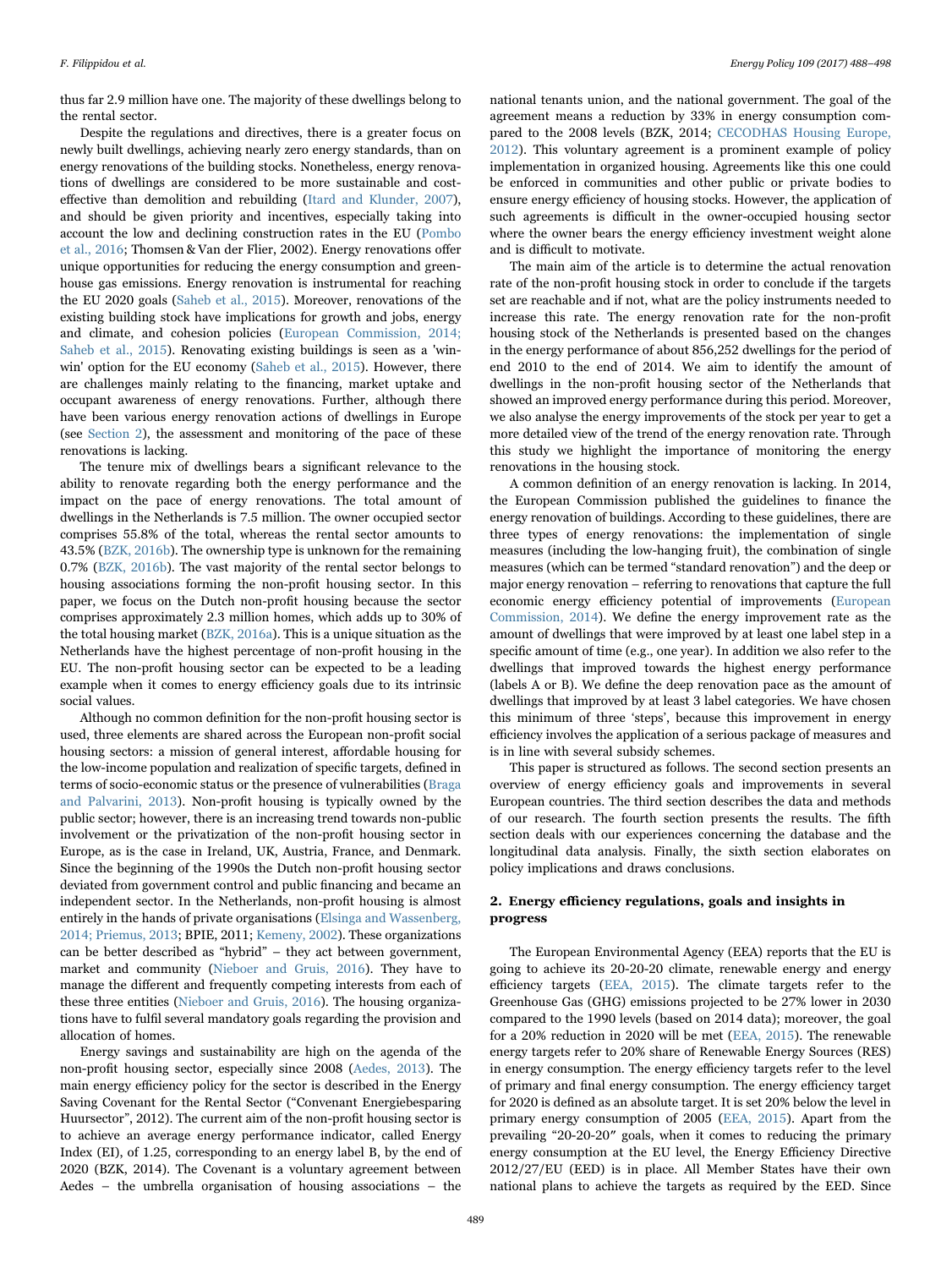2005, the levels of energy consumption have been decreasing ([EEA,](#page-10-9) [2015\)](#page-10-9); however, the complete implementation and enforcement of the national energy efficiency policies is required to achieve the goals of 2020. The Netherlands, along with seven other Member States (Belgium, Estonia, France, Germany, Malta, Poland and Sweden), have not achieved the required savings [\(BPIE, 2014](#page-10-10); [EEA, 2015\)](#page-10-9). This means that they are only on track towards either the primary or the final energy consumption targets, and not both ̶despite the fact that the Netherlands reduced both primary and final energy consumption in 2012, as compared to 2005. The 2.0% reduction in primary energy (on average 0.3% per year) is not sufficient to be considered on the right track towards meeting its 2020 target (i.e., an 11.3% reduction in primary energy consumption between 2005 and 2012, or 0.8% per year).<sup>1</sup> [However, the Netherlands made better progress in 2013 in](#page-3-0) comparison to 2012 reducing the primary energy consumption and the gap towards the projected targets. Some of the reasons that targets are still not reached for the Netherlands, are the very low shares of RES in total (electricity, heating and cooling, transport) and in particular for the heating and cooling sectors relating to buildings. On the other hand, twenty Member States are considered to be on track towards their 2020 energy efficiency targets ([EEA, 2015](#page-10-9)). Still, the national targets set by the Member States are not always sufficient compared to the set EU targets [\(EEA, 2015](#page-10-9)). Thus, all Member States need to enhance the reduction or limitation of their energy consumption by better implementing and further developing their energy efficiency policies.

The 2012 EED and the 2010 EPBD- are the EU's main legislation for the reduction of the energy consumption in buildings. Observing recent trends and policies in Europe, the EED focuses on energy savings in buildings, transport, products, and processes [\(European](#page-11-13) [Parliament, Council of the European Union, 2012\)](#page-11-13). Among other obligations, in article 4 of the EED, Member States are required to establish long-term strategies for mobilising energy renovations in their building stocks ([BPIE, 2014](#page-10-10)). A recent evaluation of the EED ([BPIE, 2014](#page-10-10)) found that energy renovation plans or guidelines are still lacking in identifying the most effective measures for each climate, country (according to its national energy regulations), type of dwelling, size, age, operation, and maintenance, dwelling envelope, and many more. On top of this, there was no clear definition of the term energy renovation at a European level, thus making the implementation of energy efficiency measures more difficult.

In 2008, the EPBD of the EU was implemented in the Netherlands. Under this directive, all Member States must establish and apply minimum energy performance requirements for new buildings, for the major renovation of buildings and for the replacement or retrofit of building elements (heating and cooling systems, roofs, walls, etc.). They must, also, ensure the certification of the energy performance of existing buildings when they are sold or re-rented. Furthermore, the regular inspection of boilers and air-conditioning systems in buildings is also required. The revised EPBD of 2010 requires Member States to also guarantee that by the end of 2020, all new buildings are 'nearly zero-energy buildings' ([Beuken, 2012](#page-10-11); [van Eck, 2015](#page-11-14)). New buildings and major renovations in the Netherlands are required to meet specific standards e.g. thermal resistance  $(R_c$  value) of floors, facades, roofs and thermal transmittance (U value) of windows, as of January 2015 ([van](#page-11-14) [Eck, 2015\)](#page-11-14). In addition, the term major renovation is used for dwellings where more than 25% of their envelope area is renovated ([van Eck,](#page-11-14) [2015\)](#page-11-14) which is in accordance to the 2010 recast of the EPBD (European Parliament and the Council, 2010). Only minimum insulation standards are applied for minor renovations or isolated energy efficiency measures, without an energy performance calculation being necessary ([van Eck, 2015\)](#page-11-14).

### 2.1. Energy efficiency improvements in the Netherlands and other North-Western European Countries

Throughout Europe, national approaches to building stock monitoring have evolved separately. Information about the progress of energy performance improvements is not only needed to track the progress of policy implementation [\(Boermans et. al., 2015](#page-10-12)) but better information and data are necessary to help develop roadmaps in order to achieve more energy efficient buildings (BPIE, 2011). At the time, each country is gathering and analysing data for the development of their building stocks differently. Some collect data through the Energy Performance Certificates (EPCs) databases and others perform housing surveys in representative samples. Another way is to collect information through the investments on energy renovations and calculate the progress. In this paper, we use yearly records gathered centrally and stored in a dynamic database by housing associations through the energy labelling of their stocks. Similarly, every country regards energy renovations in a different way when it comes to the level of performance achieved after one. Concerted guidelines for data collection, energy renovation definitions and implementation of policies are much needed on an EU level.

However, there is a limited amount of data available regarding the pace of the energy renovation of the building stocks in Europe. Detailed knowledge of the renovation rates, achieved in the housing stocks, is of great importance as they help monitor the progress of energy renovation and their impact on the energy performance of the housing stocks. Renovation rates can help predict future energy consumption values of the housing stocks and the overall reduction of energy consumption on a global scale. Apart from helping realize the challenging goals set for the built environment, renovation rates are also important to understand how quickly and what energy performance level can be achieved. They also relate to other issues in the built environment, such as fuel poverty. Ultimately, renovation rates are an indication of the progress of the buildings stocks and a tool for achieving future goals and policies.

Due to the fact that each country has implemented different national plans for the efficiency of the housing stock, the assessment methods and the reported progress are also different. The availability of data is limited to the goals that countries set, the investments that took place for the renovation of the stock or in terms of energy consumption reduction. In Denmark, the final heating energy consumption of residential dwellings in 2014 was 45% lower per square meter in comparison to 1975 data but there is no actual energy renovation rate reported [\(Danish Government, 2014;](#page-10-13) Wittchen and Kragh, 2014). In the UK, the country's 26 million dwellings were responsible for 27% of all UK CO<sub>2</sub> in 2008 ([Dowson et al., 2012; Utley and Shorrock, 2008\)](#page-10-14). According to the yearly housing survey, in the UK, in 2013–2014 the English housing continued to improve but there is no reported renovation rate [\(English Government, 2014\)](#page-10-15). In Germany, the annual renovation rates reported are based on the  $m<sup>2</sup>$  of improved elements of the envelopes of the existing stock. Nearly 1% p.a. of residential buildings built up to 1978 added exterior wall insulation (IWU, 2010), and the thermal insulation of top floor ceilings is between 1% and 2% p.a. (IWU, 2010). Based on a study by the Institut Wohnen und Umwelt (IWU), with data retrieved form a large survey on thermally renovated dwellings, for the period of 2000–2009 the annual renovation rate was 1% (IWU, 2010).

[Sandberg et al. \(2016\)](#page-11-15) use historical statistical data and a dynamic model to compare the renovation rates of dwellings between countries. They estimate the renovation activity resulting from the natural ageing process of the dwelling stock in each country involved. This definition relates to deep energy renovation happening every 40 or 50 years. The basis of the model is a populations' need to reside. The input parameters are the drivers in the system, the historical population development and the development of the number of persons per <sup>1</sup> Source: Eurostat, 2014, reported targets under Article 3 of the EED (Eurostat, 2014). dwelling ([Sandberg et al., 2016\)](#page-11-15). The model includes, in the form of

<span id="page-3-0"></span>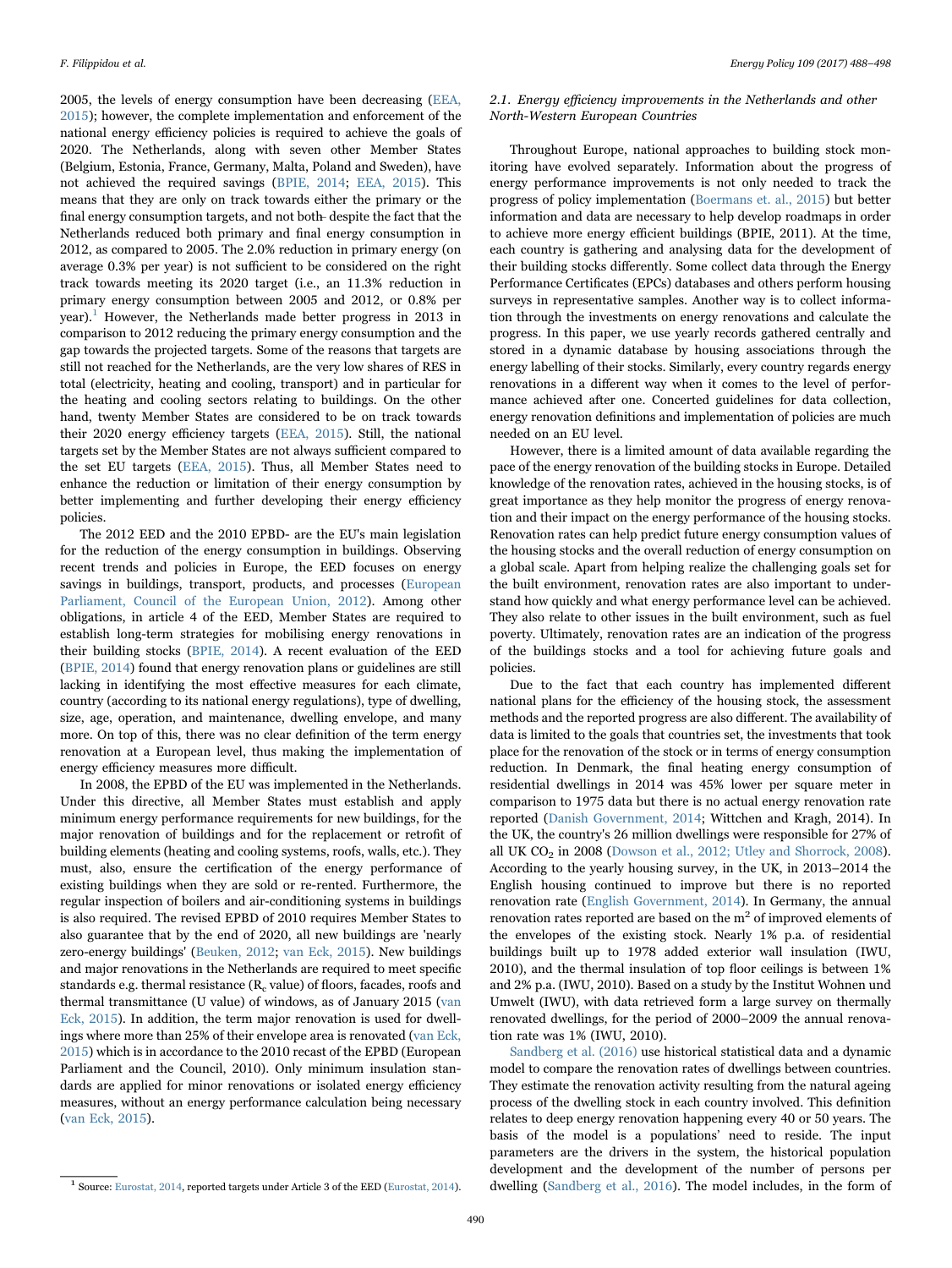probability functions, the historic demolition and construction rates of each stock and the share of dwellings that are never demolished (e.g. monuments). The main outputs are the construction, demolition and renovation rates. Most scenario analyses and roadmap reports on energy renovations and savings usually calculate high energy renovation rates, for the near future, of 2.5–3%, in order to achieve the goals (BPIE, 2011; [European Parliament, Council of the European Union,](#page-11-13) [2012;](#page-11-13) [Sandberg et al., 2016\)](#page-11-15). The results of Sandberg et al. indicate renovation rates between 0.6% (for Serbia) to 1.6% (for Great Britain) over 2015. The rates projected for 2030 and 2050 remain quite stable with no sudden positive developments. For the Netherlands the renovation rate is 1.3% over 2015 and 1.4% over 2030 and 2050.

In the Netherlands, the majority of policy measures aimed to reduce the energy consumption by increasing the energy performance of buildings through the improvement of the energy labels (BZK, 2014). The energy performance of an existing building is expressed by the EI, which is the figure relating the modelled annual primary energy consumption, the total heated floor area, the heating losses. The EI typically takes values between 0 (extremely good performance) to 4 (extremely bad performance), and is categorised in energy labels (see [Section 3\)](#page-4-0).

Although there has been a great deal of research on the energy efficiency and consumption of the housing stock, little has been published on the improvement pace. In a previous publication by the authors the pace of several energy improvement measures is reported – with the majority of dwellings having improved the heating system and the glazing ([Filippidou et al., 2016\)](#page-11-17). Even though the energy efficiency policies and initiatives implemented in the Netherlands place it at one of the leading positions of the EU residential sector, there is no evidence of a steady reduction of the gas and electricity consumption compared to the 1990 levels ([Majcen et al., 2013a\)](#page-11-18). On the contrary, the total energy consumed (gas and electricity) by households increased by 11% from 1990 to 2008 [\(Majcen et al., 2013a\)](#page-11-18). According to the energy module of the Dutch National Housing Survey ("Woononderzoek Nederland" – WoON), [Majcen et al. \(2013\)](#page-11-19) stated that the energy performance has increased since 2006. However, it was also found that the energy performance of the non-profit sector was low in comparison to the rest of the residential stock [\(Tigchelaar and](#page-11-20) [Leidelmeijer, 2013](#page-11-20)). The non-profit sector has a large potential for improvement.

#### <span id="page-4-0"></span>3. Data and methods

This study focuses on the non-profit sector, which forms 30% of the Dutch housing stock and is representative in terms of building typology ([Stein et al., 2016](#page-11-21); [Filippidou and Nieboer, 2014\)](#page-11-22). Moreover, the nonprofit housing sector is more active than the owner-occupied when it comes to energy renovations. A detailed analysis of the energy renovation rates in the non-profit housing will lead to more extensive knowledge on what type of energy renovations are undertaken. Furthermore, we identify the energy efficiency achieved after the energy renovations and we discuss what can be expected in terms of renovation rates in the future.

In this paper, the Dutch EI will be examined through consecutive years in order to calculate the energy renovation pace based on the energy performance of the dwellings. The EI is the official coefficient for measuring the energy efficiency of an existing dwelling, and is often categorised into an energy label, ranging from A to G (see [Table 1\)](#page-4-1).

The EI is related to the total theoretical energy consumption of a building or a dwelling:  $Q_{total}$ . According to the norm of the calculation of the EI, as shown in Eq.  $(1)$ , it is corrected taking into account the floor area of the dwelling and the corresponding heat transmission areas.

<span id="page-4-2"></span>The EI is calculated as follows:

<span id="page-4-1"></span>Table 1

Connection of Energy Index with the Energy Label in the Dutch context and the primary energy consumption [\(ISSO, 2009\)](#page-11-24).

| <b>Energy</b><br>Label | <b>Energy</b><br>Index | Mean theoretical primary energy<br><b>consumption</b> (kWh/m <sup>2</sup> /year) (Majcen et al.,<br>2013) |
|------------------------|------------------------|-----------------------------------------------------------------------------------------------------------|
| $A(A+, A++)$           | < 1.05                 | 96.8                                                                                                      |
| B                      | $1.06 - 1.3$           | 132.5                                                                                                     |
| C                      | $1.31 - 1.6$           | 161.6                                                                                                     |
| D                      | $1.61 - 2.0$           | 207.8                                                                                                     |
| E                      | $2.01 - 2.4$           | 265.0                                                                                                     |
| F                      | $2.41 - 2.9$           | 328.0                                                                                                     |
| G                      | > 2.9                  | 426.9                                                                                                     |
|                        |                        |                                                                                                           |

$$
EI = \frac{Q_{total}}{(155 * A_{floor} + 106 * A_{loss} + 9560)}
$$
(1)

Q<sub>total</sub> refers to the modelled characteristic yearly primary energy use of a dwelling, and includes energy for space heating, domestic hot water, additional energy (auxiliary electric energy needed to operate the heating system, i.e., pumps and funs), lighting of communal areas, energy generation by photovoltaic systems, and energy generation by combined heat and power systems under the assumption of a standard use ([Filippidou et al., 2016; Visscher et al., 2012](#page-11-23); [ISSO, 2009\)](#page-11-24). Afloor refers to the total heated floor area of the dwelling, whereas Aloss refers to the areas that are not heated in the dwelling, such as a cellar ([Filippidou et al., 2016; Visscher et al., 2012;](#page-11-23) [ISSO, 2009](#page-11-24)). The numerical values in the denominator are: 155 is the factor for the reference energy consumption per  $m<sup>2</sup>$  correction, regarding the useful living area ( $MJ/m<sup>2</sup>$ ); 106 is the correction factor compensating for the transmission losses ( $MJ/m<sup>2</sup>$ ); and 9560 is a standard amount of energy used for existing dwellings (MJ) ([NEN, 2012](#page-11-25)).

#### 3.1. SHAERE database

A complete and detailed assessment of the current efficiency state of the non-profit housing stock in the Netherlands is necessary in order to examine the energy renovation pace. In 2008, after the formulation of the Covenant on energy saving targets, Aedes started a monitoring system of the dwellings called Sociale Huursector Audit en Evaluatie van Resultaten Energiebesparing (Social Rented Sector Audit and Evaluation of Energy Saving Results) abbreviated SHAERE.

This monitor became operational in 2010. Housing associations report their stock to Aedes at the beginning of each calendar year accounting for the previous year (e.g., in January 2014 reporting for 2013) ([Aedes, 2015\)](#page-10-16). They report the energy status of their whole dwelling stock, every year, using the Vabi Assets software ([Tigchelaar,](#page-11-26) [2014\)](#page-11-26), whose basis is the Dutch energy labelling methodology ([ISSO,](#page-11-24) [2009\)](#page-11-24). As a result, SHAERE consists of the actual characteristics of all dwellings of the participating housing associations at the end of each calendar year. SHAERE is the first monitoring database of the energy efficiency evolution of the building stock in the Netherlands with microdata information, on a dwelling level. We connect each record to the specific dwelling, it refers to, based on an encrypted identifier variable (dwelling ID) that consists of the dwelling's post code, address, number and possible number addition. It is a time series database including a maximum of five records per dwelling – 2010, 2011, 2012, 2013 and 2014. [Table 2](#page-5-0) shows an example of the structure of the database connecting the dwelling ID with the EI variable. In the same manner all available variables are connected to each dwelling based on the ID.

The database includes data from 2010, 2011, 2012, 2013 and 2014, on the performance of the stock in the form of energy certificates. The data comprise of physical characteristics (thermal transmittance [U value] and resistance  $[R_c \text{ value}]$  values of the envelope elements, the typology of dwellings, the year of construction, etc.), heating and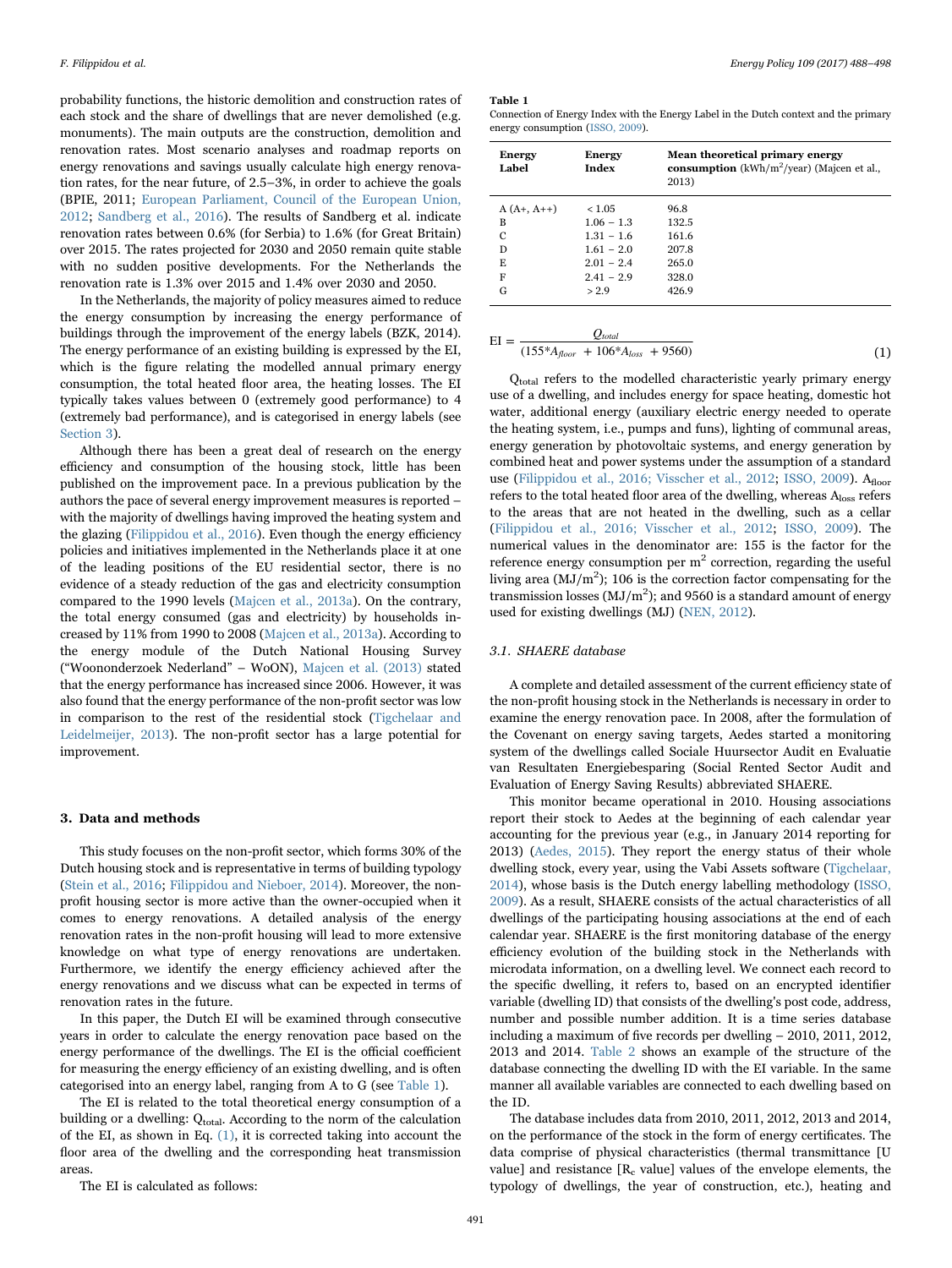#### <span id="page-5-0"></span>Table 2

Example of the structure of SHAERE (variables dwellings ID and EI).

| <b>Dwelling ID</b> | EI.2010 EI.2011 |          | <b>EI.2012</b> | EI.2013  | EL.2014  |
|--------------------|-----------------|----------|----------------|----------|----------|
| #1                 | 1.1             | 1.1      | 1.1            | 1.1      | 0.9      |
| #2                 | 2.7             | 2.3      |                | 2.3      | 2.3      |
| #3                 |                 |          | 3.1            | -        | 3.1      |
| $\cdots$           | $\cdots$        | $\cdots$ | $\cdots$       | $\cdots$ | $\cdots$ |

#### <span id="page-5-1"></span>Table 3

Number of dwellings reported in SHAERE per year.

| Year of<br>reporting | Amount of individual<br>dwellings reported | Percentage of the total<br>non-profit stock |
|----------------------|--------------------------------------------|---------------------------------------------|
| 2010                 | 1132.946                                   | 47.2%                                       |
| 2011                 | 1186,067                                   | 49.4%                                       |
| 2012                 | 1438.700                                   | 59.9%                                       |
| 2013                 | 1448.266                                   | 60.3%                                       |
| 2014                 | 1729,966                                   | 73.7%                                       |

ventilation installations, theoretical energy consumption,  $CO<sub>2</sub>$  emissions, the average EI and more [\(Filippidou et al., 2016](#page-11-17)). The variables are categorized per dwelling. A considerable part of the non-profit housing stock is included in SHAERE. However, the number of homes differs per year, as not all dwellings are reported every year (e.g. one can have 2 records whereas another one can have all five). [Table 3](#page-5-1) presents the exact numbers.

#### 3.2. Data filtering and selection of the datasets

This study focuses on the dwellings that have been reported more than once (i.e. where data have been inputted by the housing associations in repeated years) in order to pinpoint and to study the EI each year. We use longitudinal data to observe the changes of the EI of the same dwellings. We observe whether or not the inputted data have changed from 2010 to 2014 and, in [Section 4.3](#page-7-0), we also analyse the data per year 2010 − 2011, 2011 − 2012, 2012 − 2013 and 2013 − 2014.

At the beginning of every data analysis, extensive data filtering is required. The initial amount of dwellings was 2151,620. The first step was to exclude the dwellings that were present in the database but bore no information. The second step was to remove potential double cases from the data. When reports with exactly the same address, the same energy index (EI) and reporting year were found, one of the duplicate records was removed. Cases with exactly the same address, the same reporting year, but different EI were also removed, as it is not possible to know which EI was the most recent or correct one. Thus, an amount of 0.25% of the initial records in the database were excluded, this way, from the analysis. Having finished this part of the data filtering, 2146,014 dwellings with records formed the complete database.

In order to identify and study the energy improvements, we focus on the dwellings that have been reported more than once – meaning that dwellings reported only once had to be removed as their progress cannot be tracked. There were 435,571 unique dwellings with only one report between 2010 and 2014 (20.2% of all records). The amount of 1716,049 dwellings was analysed.

Essentially, due to the longitudinal nature of the data we have one dataset. In this one, a maximum of 1716,049 dwellings are present. These dwellings can have two or more reports with a maximum of five (2010, 2011, 2012, 2013 and 2014). In [Section 4.1,](#page-5-2) all dwelling records in the period 2010 − 2014 are included because we present the progress of the EI distribution each year. And we assume that, despite not all dwellings being updated each year, the number of dwellings reported each year is high enough to be representative for the nonprofit sector. In [Section 4.2](#page-6-0), we only take into account the dwellings

that had a record in both 2010 and 2014 to observe the progress in this period (856,252). And in [Section 4.3,](#page-7-0) we examine the progress per year – records in both 2010 − 2011 (911,598 dwellings), 2011 − 2012 (868,990 dwellings), 2012 − 2013 (1132,727 dwellings) and 2013 − 2014 (1384,831 dwellings).

We determine and examine the energy improvement pace of the social housing stock, observing the whole reported stock for four consecutive years and tracking down the differences in the EI. Due to the fact that the records of existent but also new, to the system, dwellings are added to the database each year, some discrepancies are present. Apart from the double records and missing data that we mentioned above, dwellings with an increasing EI can appear – meaning that the energy performance of a dwelling can deteriorate. In these cases the data are "illogical" since a deterioration is impossible to occur in just one year. Thus, if an increase of the EI was observed over the years, we assume this to be an administrative correction. In these cases, the EI was corrected to the level of the EI before the deterioration occurred, and perceived as no improvement or decrease of the energy performance. As a result, these dwellings are perceived as non-renovated. For 2010 − 2014, about 2.4% of the dwellings analysed presented a decrease of their energy performance. This percentage, when examined for the calculations performed for each year, was shown to be decreasing from 1.9% over 2011 to 0.7% over 2014, as more dwellings were reported. The increase of the EI can be attributed to two main reasons. Firstly, it could be an administrative correction during the process of data input. And secondly, it could be caused by wrong inspection procedures. In both cases, it is very difficult to determine the reason. However, the percentage of dwellings with an increasing EI is very low.

#### 4. Results and discussion

This section first presents the energy efficiency status of the nonprofit housing sector in the Netherlands, and then goes into the energy renovation pace results between the end of 2010 and the end of 2014.

#### <span id="page-5-2"></span>4.1. Energy efficiency state 2010–2014

[Fig. 1](#page-6-1) presents the distribution of the energy labels of the non-profit housing stock for four different years (2010−2014). In the first column of the graph (A label), the A+ and A++ labels are also included.

It is clear that there is a tendency towards an increasing performance through the years. The labels denoting a relatively inefficient home (D, E, F, and G) show a decline through the years, whereas the 'higher' efficiency labels (A, B, C) show an increase. The same trend in progress is reported, by the Netherlands Enterprise Agency, for the officially registered energy labelled dwellings on a national scale (owner occupied, private rented and non-profit housing) [\(RVO, 2015](#page-11-5)). The distribution of the labels in SHAERE corresponds to an average EI of 1.71 or an average label D.

In 2010, the average EI was 1.81, in 2011 it was 1.73, in 2012 it was 1.72, in 2013 it was 1.69 and in 2014 it was 1.65 (see [Fig. 2\)](#page-6-2). These averages refer to the non-profit housing stock each year taking into account new construction and demolished dwellings. $<sup>2</sup>$  A linear projec-</sup> tion of this decrease reveals that one of the central goals of the national Dutch covenant, namely an average EI of 1.25 in 2020, is not reachable if the improvement rate remains the same. The EI would then be 0.16 too high.

<span id="page-5-3"></span><sup>2</sup> However, the dwellings reported in the following sub-sections (4.2 and 4.3) are the ones that were reported multiple times – new construction and demolition are not included.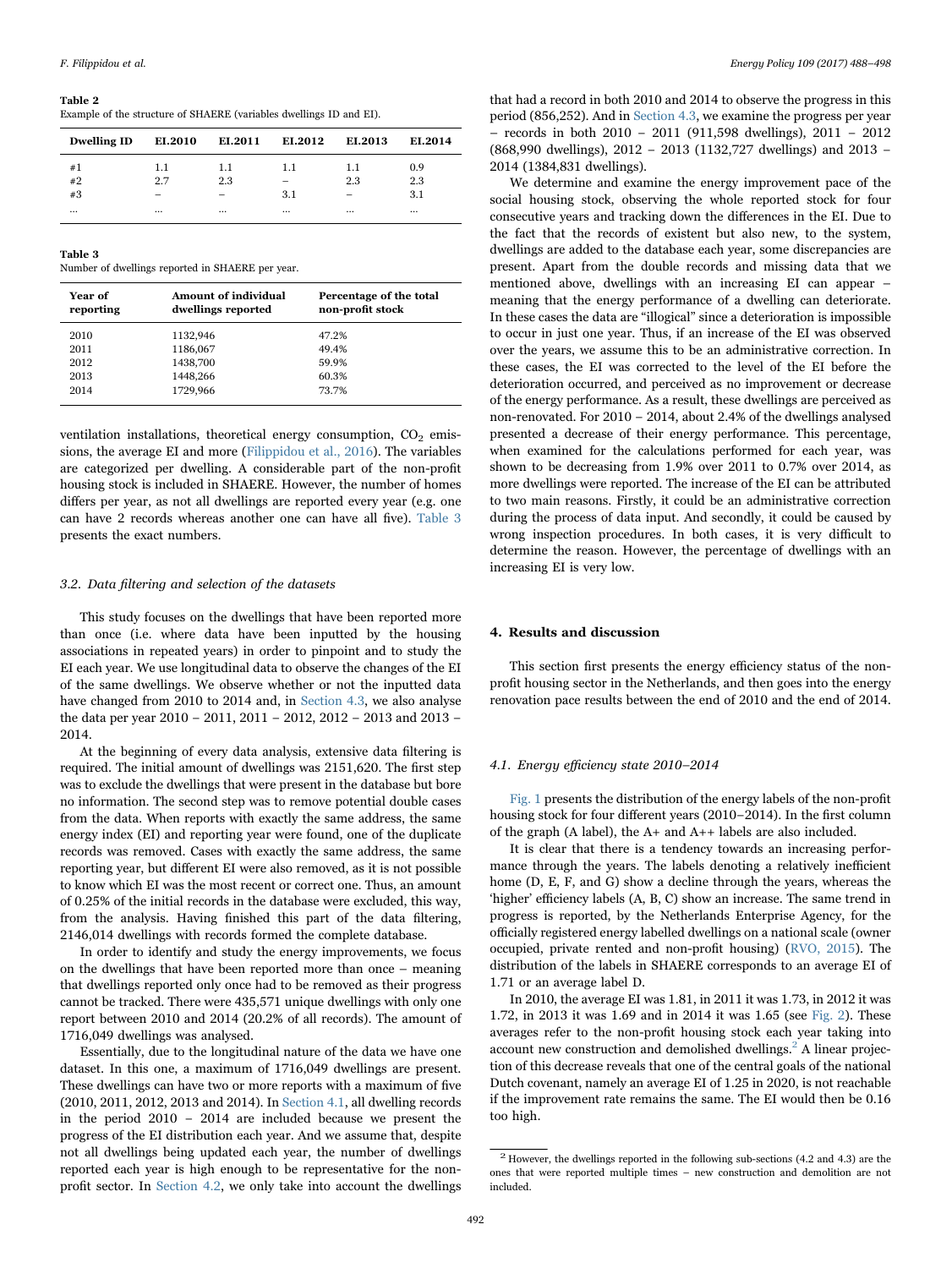<span id="page-6-1"></span>

Fig. 1. Distribution of the energy labels of the non-profit rented housing sector in SHAERE database.

## <span id="page-6-0"></span>4.2. Energy improvements 2010−2014

This sub-section focuses on the dwellings that were reported both in 2010 and 2014 and highlights the renovated stock. [Table 4](#page-7-1) presents the changes in the energy performance rating between the end of 2010 and the end of 2014. The table is best read starting by each column, representing the labels in 2010 and the total amount of dwellings in each label category. For example, the amount of dwellings with an energy label B is 87,682. Below the total number of dwellings, we present the distribution of the energy labels in 2010 (in %). The diagonal line of the table represents the non-renovated dwellings (in italic font). Continuing, reading each row, we show the improvement of dwellings in label steps in the period of 2010–2014. For example, starting from the first row, the number of A labelled dwellings is unchanged as they cannot move to a "higher" label category. But from

the labelled B dwellings (in 2010), 5453 had their label improved to A in the period until 2014. In the same manner, 2541 dwellings had their label upgraded from C, in 2010, to A in the period until 2014. The percentage of improvement, at the bottom of [Table 4](#page-7-1), emphasizes the amount of improved dwellings from a specific label category to another. This percentage is relatively high for the most inefficient dwellings, whereas for label category A, the percentage is 0.

Dwellings with an improved label were 28.0% (239,680 of 856,252) in total, while 72.0% (616,572 of 856,252) of the dwelling reports did not change label category (in italic font in [Table 4\)](#page-7-1).

[Fig. 3](#page-7-2) highlights the results of the improved dwellings presented in [Table 4.](#page-7-1) The colours in this figure refer to the state at the end of 2010, whereas each of the bars refers to the label at the end of 2014. For example the bar labelled B in 2014 (after renovation), includes 5.2% of G labelled dwellings in 2010 that were updated to label B until 2014,

<span id="page-6-2"></span>

Fig. 2. The Energy Index (EI) development of the non-profit rented housing sector in SHAERE database.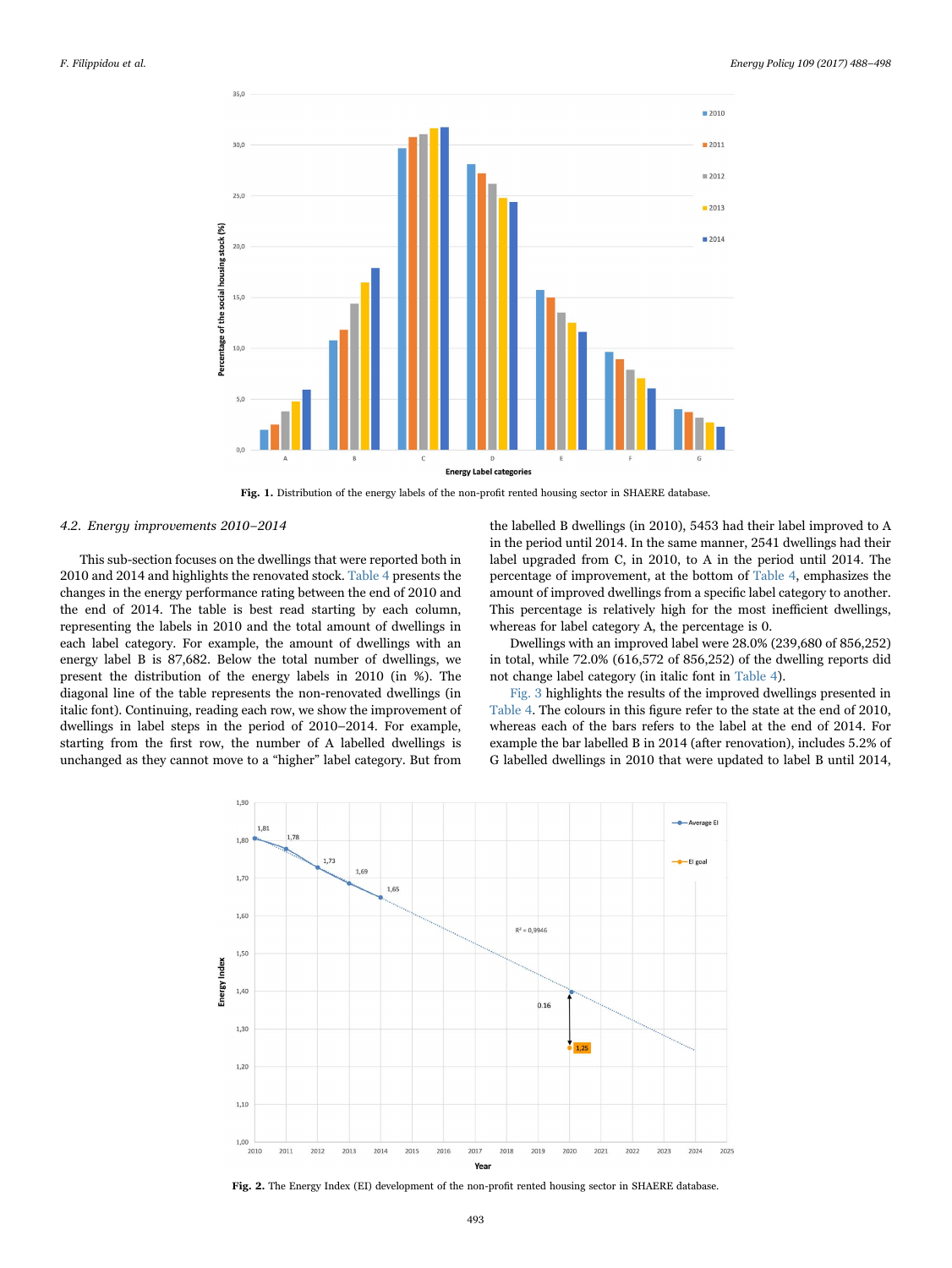#### <span id="page-7-1"></span>Table 4

Number of dwellings according to energy label in 2010 and 2014 (n = 856,252).

|      | 2010           |       |          |        |        |        |       |       |                |  |
|------|----------------|-------|----------|--------|--------|--------|-------|-------|----------------|--|
|      |                | A     | $\bf{B}$ | C      | D      | E      | F     | G     | Labels in 2014 |  |
| 2014 | A              | 16977 | 5453     | 2541   | 2426   | 1584   | 1538  | 384   | 3.6%           |  |
|      | B              |       | 82229    | 44973  | 15119  | 7340   | 4323  | 1647  | 18.2%          |  |
|      | C              |       |          | 218506 | 54042  | 14293  | 6090  | 2171  | 34.8%          |  |
|      | D              |       |          |        | 173059 | 32504  | 11638 | 2326  | 25.6%          |  |
|      | Е              |       |          |        |        | 72670  | 16194 | 4473  | 10.9%          |  |
|      | F              |       |          |        |        |        | 38186 | 5621  | 5.1%           |  |
|      | G              |       |          |        |        |        |       | 14945 | 1.7%           |  |
|      | Total          | 16977 | 87682    | 266020 | 247646 | 128391 | 77969 | 31657 | 856252         |  |
|      | Labels in 2010 | 2.0%  | 10.2%    | 31.1%  | 28.9%  | 15.0%  | 9.1%  | 3.7%  | 100%           |  |
|      | Improvement    | 0.0%  | 0.6%     | 5.5%   | 8.7%   | 6.5%   | 4.6%  | 1.9%  | 28.0%          |  |

5.5% of F labelled, 5.7% of E labelled, 6.1 of D labelled and 16.9% of C labelled dwellings in 2010 that were updated to B until 2014.

The main message of [Fig. 3](#page-7-2) is that most changes are, what we refer to as, 'small label steps'. The majority of dwellings improved by one 'label step' in the period 2010 − 2014. The majority of the dwellings that moved to label A, after renovation, came from a B, C or D label, but not from E, F and G. Similarly, the majority of the E, F and G labels moved to D and E labels. The number of dwellings that improved three or more label categories (e.g., from G to C, F to B, D to A) correspond to, only, 1.4% of the 856,252 dwellings, and form 12.4% of the ones that had their label improved by at least one step (29,829 of the 239,680).

The amount of renovated dwellings – on a national scale – projected to be needed by the Dutch Environmental Assessment Agency in order to reach the EU and national goals of energy efficiency is 170,000 [\(van den Wijngaart et al., 2014\)](#page-11-27). If we were to allocate 30% – the percentage of non-profit housing of the complete housing stock – of these 170,000 to the non-profit housing stock, the amount of dwellings needed would be 51,000. The 29,829 non-profit renovated dwellings, based on our results, are 58.5% of what would be needed from the non-profit housing sector if the simple 30% analogy was applied. However, non-profit dwellings are expected to be renovated at higher rates due to the social values and the concerted actions of the housing associations. Owner-occupied dwellings (55.8% of the housing stock) are estimated to have lower renovation rates and renovated

number of dwellings. The deep energy renovations in the non-profit sector are not enough to support and fulfil the goals set by the government.

### <span id="page-7-0"></span>4.3. Energy improvements per year

The same analysis was performed on the available data for a yearby-year overview. [Table 5](#page-8-0) reports the changes in 2011 (in comparison to 2010), while [Table 6,](#page-8-1) [Table 7](#page-9-0) and [Table 8](#page-9-1) report the changes in 2012, in 2013 and in 2014 respectively. The numbers in italic denote the dwellings of which the label category did not change in the specific period. The tables should be read in the same manner as [Table 4](#page-7-1).

In 2011, 8.3% of the dwellings (75,811 of 911,598) had improved their energy performance with one or more label categories (the sum of all dwellings above the diagonal in [Table 5](#page-8-0)), whereas 91.7% of the reported dwellings did not change label category (835,787 dwellings, the sum of the diagonal cells in [Table 5](#page-8-0)).

In 2012, we compared the report for a certain dwelling in 2012 with the one in 2011. 95,440 dwellings out of the 868,990, for the 2011 − 2012 [\(Table 6](#page-8-1)) analysis, which corresponds to 11.0% of the sample, had an improved energy efficiency state. 89.0% (773,550) of the dwellings did not change label category.

In 2013, 6.3% of the dwellings (71,436 of 1132,727) improved to a 'higher' label category, whereas 93.7% of the dwelling reports did not change a label category.

<span id="page-7-2"></span>

Fig. 3. Improvement of labels of the non-profit rented housing sector from 2010 to 2014.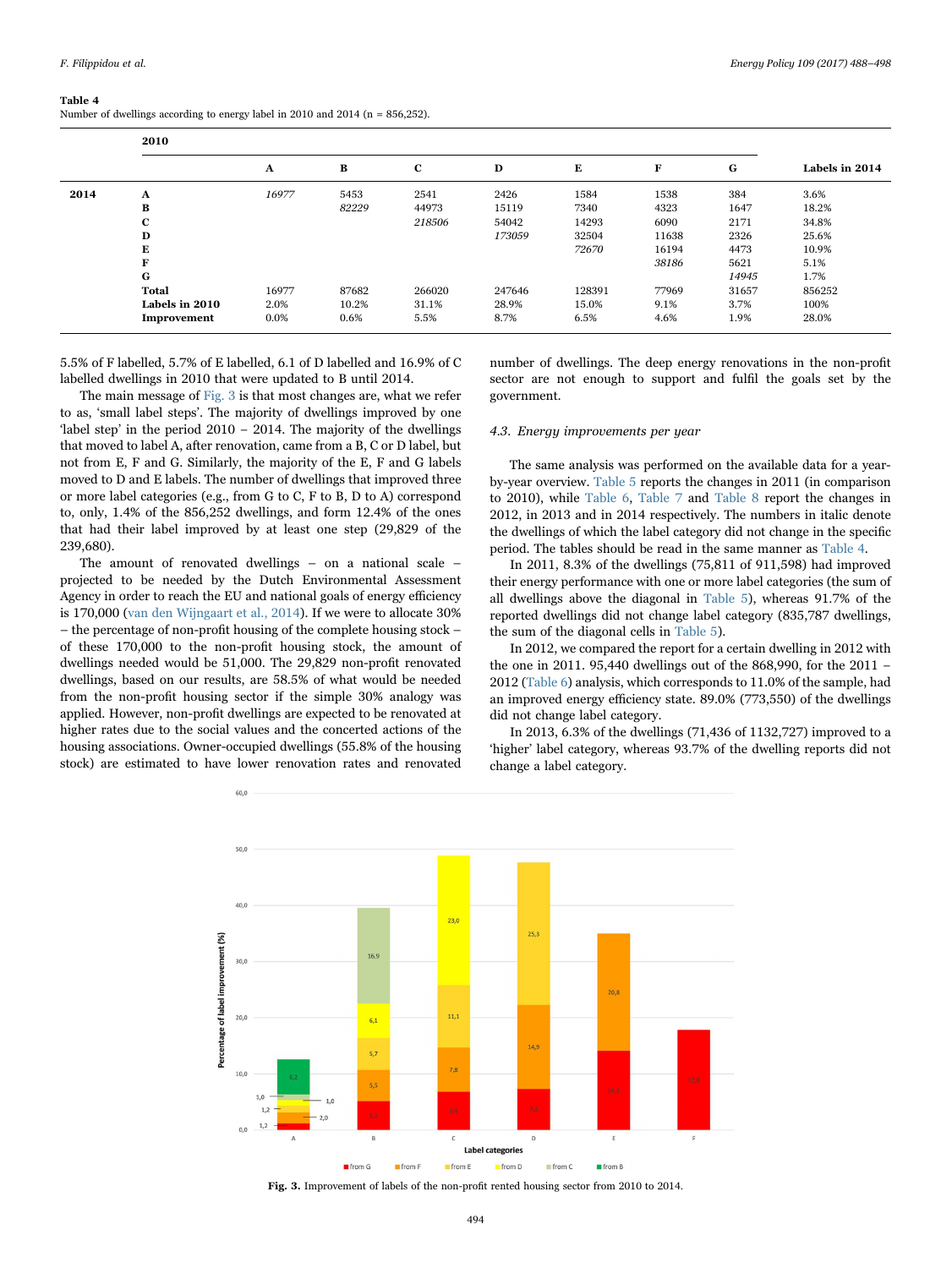<span id="page-8-0"></span>

|      | 2010           |       |       |        |        |        |       |                |        |  |  |
|------|----------------|-------|-------|--------|--------|--------|-------|----------------|--------|--|--|
|      |                | A     | B     | C      | D      | Е      | G     | Labels in 2011 |        |  |  |
| 2011 | A              | 17890 | 1499  | 119    | 211    | 136    | 136   | 43             | 2.2%   |  |  |
|      | B              |       | 95343 | 11096  | 2057   | 1318   | 746   | 255            | 12.2%  |  |  |
|      | C              |       |       | 258190 | 20595  | 3676   | 1343  | 461            | 31.2%  |  |  |
|      | D              |       |       |        | 230383 | 14112  | 3518  | 611            | 27.3%  |  |  |
|      | Е              |       |       |        |        | 125627 | 8796  | 1672           | 14.9%  |  |  |
|      | F              |       |       |        |        |        | 75784 | 3411           | 8.7%   |  |  |
|      | G              |       |       |        |        |        |       | 32570          | 3.6%   |  |  |
|      | Total          | 17890 | 96842 | 269405 | 253246 | 144869 | 90323 | 39023          | 911598 |  |  |
|      | Labels in 2010 | 2.0%  | 10.6% | 29.6%  | 27.8%  | 15.9%  | 9.9%  | 4.3%           | 100%   |  |  |
|      | Improvement    | 0.0%  | 0.2%  | 1.2%   | 2.5%   | 2.1%   | 1.6%  | 0.7%           | 8.3%   |  |  |

In 2014, 5.5% of the dwellings (76,372 of 1384,831) improved by at least one label category, whereas 94.5% of the dwelling reports did not change a label category.

[Fig. 4](#page-10-17) depicts the energy renovation rates of the non-profit housing stock when different levels of energy improvements are taken into account. The 'one label step improvement' rates (blue bar) range from 3.8% (2014) to 8.2% (2012). The 'two label step improvement' rates are significantly lower ranging from 1.02% (2014) to 1.83% (2012). The deep energy renovation rates (interpreted here as 'at least 3 label steps improvement') are considerably low ranging from 0.6% (2011) to 0.9% (2012) being the highest rate. The rate of improved dwellings to A or B labels ranges from 1.9% (2011) to 3.7% (2012). The 'A or B label improvement' is an overlapping category whereas the rest are distinct categories (when summed up they describe the total improved rate). Once more, it is evident that the majority of energy improvements in the non-profit housing sector refer to one label step change. The polynomial trend lines show an increased activity in all types of renovation in 2012 and a slight decrease in 2013 and 2014.

The data allows us to calculate the deep energy renovation rates (at least three or more label steps) per year. In 2011 the rate was 0.6%, in 2012 it was 0.9%, in 2013 0.6% and in 2014 the rate was 0.6%. The overall deep energy renovation rate for the period 2010 – 2014 was 3.5%. The rates are very low and relatively stable, since 2010, revealing that most of the energy renovations of the social housing stock refer to single improvements or minor renovation works. At the same time, in the Netherlands, the national average annual rate of newly built buildings was 0.6% of the existing residential building stock in 2014 and it has been quite stable since 2010 ([Statistics Netherlands, 2015;](#page-11-28) [Yücel, 2013](#page-11-29); [Meijer et al.,](#page-10-18) [2009\)](#page-10-18). The demolition rate was 0.15% in 2014 and is also quite stable since 2000 (Statistics [Netherlands, 2015](#page-11-30)). These facts highlight the importance of energy renovations and the leading role as an activity in the construction industry in the future.

#### 5. Reflection on the SHAERE monitoring system

Big data are used for research in all disciplines the last years. When it comes to research for energy renovations in the built environment, dynamic databases using time series data prove to be extremely useful. Longitudinal data are very important to follow the actual energy performance of housing stocks. Datasets and monitoring systems with detailed information, like SHAERE or EPC databases, prove to be extremely useful to evaluate policies, project future renovation rates and conclude on best practices for different housing stocks.

As highlighted, one of the strengths of SHAERE is the very large amount of data (2146,014 dwellings reported at least once from 2010 to 2014), which is more than half of the dwellings of the non-profit housing sector in the Netherlands. The large sample is important since the study aimed at calculating the energy improvement pace of the sector. In this sense, the monitoring system can set an example for the rest of the housing sectors.

SHAERE has proven to be a rich database on the energy performance of the non-profit sector. This research was based on the dwellings' physical properties and the reported EI, in order to examine the improvements. Concerning the quality of the data used and the impact on the results of this study, two points should be mentioned. First, we cannot be completely confident about the quality of the inspections taking place in the sector. As a result, concerns have been raised about accuracy of the input data for the calculation of the EI in SHAERE. Although there has not yet been a study regarding the quality of SHAERE, a series of studies carried out by the Inspection Service of Public Housing, for the official energy labels database of the Netherlands, reported that in a sample of 120 labels issued in 2009, 60.8% of the inspected labelled dwellings had an EI that deviated more than 8% ([Majcen et al., 2013a; VROM-Inspectie, 2009\)](#page-11-18). In 2010, only 26.7% had a different EI [\(VROM-Inspectie, 2010](#page-11-31)) and in 2011, 16.7% of labels deviated more than 8% in their EI [\(VROM-Inspectie, 2011\)](#page-11-32). In 2013, the inspection was carried out only for office buildings. Hence,

<span id="page-8-1"></span>

| ۰.<br>×<br>v<br>۰.<br>I<br>I |  |
|------------------------------|--|

Number of dwellings according to energy label in 2011 and 2012 (n = 868,990).

|      | 2011           |       |        |        |        |        |       |       |                |  |
|------|----------------|-------|--------|--------|--------|--------|-------|-------|----------------|--|
|      |                | A     | B      | C      | D      | Е      | F     | G     | Labels in 2012 |  |
| 2012 | A              | 20654 | 3247   | 871    | 590    | 340    | 580   | 204   | 3.0%           |  |
|      | В              |       | 99140  | 18563  | 4056   | 2076   | 1210  | 343   | 14.4%          |  |
|      | C              |       |        | 252528 | 24885  | 4795   | 1400  | 517   | 32.7%          |  |
|      | D              |       |        |        | 206733 | 15228  | 4560  | 664   | 26.1%          |  |
|      | Е              |       |        |        |        | 104750 | 7270  | 1628  | 13.1%          |  |
|      | F              |       |        |        |        |        | 62750 | 2413  | 7.5%           |  |
|      | G              |       |        |        |        |        |       | 26995 | 3.1%           |  |
|      | Total          | 20654 | 102387 | 271962 | 236264 | 127189 | 77770 | 32764 | 868990         |  |
|      | Labels in 2011 | 2.4%  | 11.8%  | 31.3%  | 27.2%  | 14.6%  | 8.9%  | 3.8%  | 100%           |  |
|      | Improvement    | 0.0%  | 0.4%   | 2.2%   | 3.4%   | 2.6%   | 1.7%  | 0.7%  | 11.0%          |  |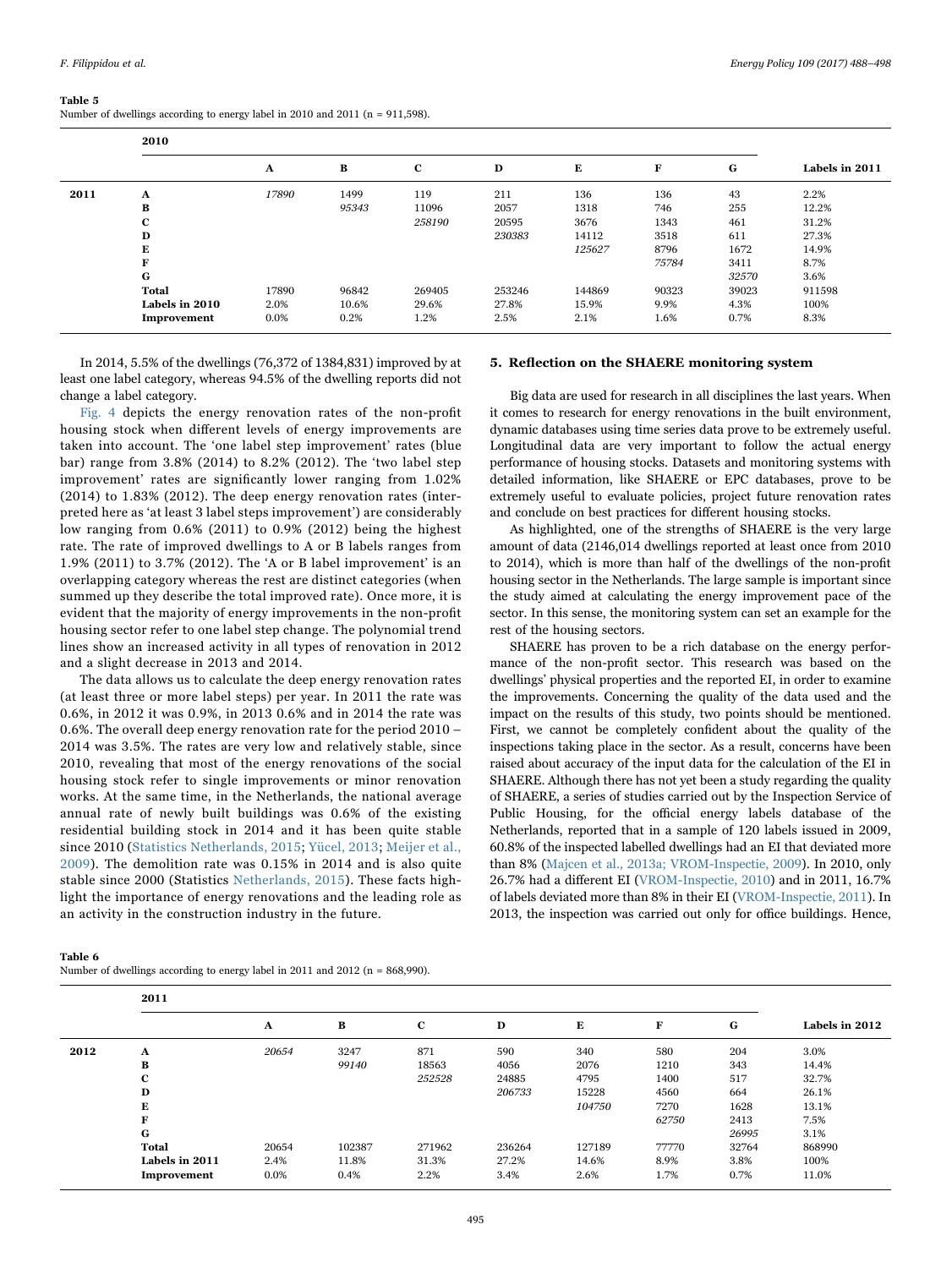<span id="page-9-0"></span>

| Table 7                                                                            |  |  |  |  |
|------------------------------------------------------------------------------------|--|--|--|--|
| Number of dwellings according to energy label in 2012 and 2013 ( $n = 1132,727$ ). |  |  |  |  |

|      | 2012           |       |        |             |        |        |       |       |                |  |
|------|----------------|-------|--------|-------------|--------|--------|-------|-------|----------------|--|
|      |                | A     | B      | $\mathbf C$ | D      | Е      | F     | G     | Labels in 2013 |  |
| 2013 | A              | 41238 | 2383   | 915         | 908    | 331    | 160   | 59    | 4.1%           |  |
|      | B              |       | 162606 | 13666       | 4268   | 1844   | 1324  | 339   | 16.2%          |  |
|      | C              |       |        | 346107      | 17511  | 4294   | 1392  | 341   | 32.6%          |  |
|      | D              |       |        |             | 272051 | 10298  | 3288  | 504   | 25.3%          |  |
|      | Е              |       |        |             |        | 132570 | 4739  | 1258  | 12.2%          |  |
|      | F              |       |        |             |        |        | 76465 | 1614  | 6.9%           |  |
|      | G              |       |        |             |        |        |       | 30254 | 2.7%           |  |
|      | Total          | 41238 | 164989 | 360688      | 294738 | 149337 | 87368 | 34369 | 1132727        |  |
|      | Labels in 2012 | 3.6%  | 14.6%  | 31.8%       | 26.0%  | 13.2%  | 7.7%  | 3.0%  | 100%           |  |
|      | Improvement    | 0.0%  | 0.2%   | 1.3%        | 2.0%   | 1.5%   | 1.0%  | 0.4%  | 6.3%           |  |

there seems to be a trend of improvement, although the studied samples are small [\(Majcen et al., 2013a](#page-11-18)). Further research is required to determine the amount of wrongly reported EI values of dwellings. We recommend that input methods be tested and validated in future monitoring systems.

In SHAERE, data with regard to a new reference date are 'simply' added as new records to the existing dataset, meaning that the database must first be restructured to connect the information about a dwelling with regard to several reference dates ([Stein et al., 2016; Filippidou and](#page-11-22) [Nieboer, 2014](#page-11-22)). This is a time-consuming yearly procedure. The situation is exacerbated by the fact that, until 2014, individual dwellings did not have an own ID, by which data regarding several reference dates could be coupled ([Stein et al., 2016; Filippidou and Nieboer,](#page-11-22) [2014\)](#page-11-22). Until then this was done by creating an encrypted ID variable based on address information (postal codes, street numbers and possible extensions), but although the Dutch postal codes are very refined (on sub-street level), this method is still less reliable than an individual ID. As a result, in future monitoring systems we recommend the use of an ID for the dwellings from the beginning of the system.

The monitor could be further improved if it contained data on a possible renovation: is the dwelling renovated and, if so, in which year. Until the 1990s, renovations in the non-profit housing sector were subsidised by the national government. Because of this, and because this type of interventions is relevant for today's asset management, there is good chance that housing associations still have this data available ([Stein et al., 2016](#page-11-21)). A pilot would have to be carried out to check this and its applicability.

### 6. Conclusions and policy implications

The main objective of this study was to determine the energy renovation pace in the Dutch non-profit housing sector over the years 2010 − 2014. We presented an analysis of the trends of the energy improvement pace between these years, for both the whole period and

<span id="page-9-1"></span>

| г<br>٠<br>٧<br>۰. |  |
|-------------------|--|
|-------------------|--|

Number of dwellings according to energy label in 2013 and 2014 (n = 1384,831).

also per year. The data used derived from SHAERE, the official tool for monitoring progress in the field of energy saving measures for the nonprofit housing sector in the Netherlands. The study consisted of longitudinal data analysis using variables from the monitoring system.

The results have shown that although a number of energy improvements have been realized, they only resulted in small changes of the energy efficiency of the dwellings. Even though 28.0% of the dwellings have improved (towards a 'higher' energy label category), only 3.5% had a major renovation (at least three label steps). This percentage depicts the major energy improvement pace of the non-profit housing sector in the Netherlands for a period of four years. In the sector, if the goal of an average label B is to be reached by 2020, the energy efficiency measures should be decided as packages of measures, rather than single measures because deeper renovations are needed. The pace in the period under investigation is too low to fulfil the ambitious goals of the national Covenant agreed in 2012 or reach the EU goals for energy efficiency. If the linear extrapolation of the EI, as shown in [Fig. 2,](#page-6-2) is followed, then the EI in 2020 will be 1.41. Several stakeholders argue that the renovation pace will increase, as there are several policies in effect. However, the results point out that there is a very limited movement towards the A (A+, A++ included) labels, which may indicate that the decrease of the EI will slow down, simply because most of the low hanging fruit (e.g., easy to implement single energy improvement measures such as double glazing windows) has already been picked.

When energy improvements are difficult to implement in non-profit housing, then the implementation will be even more difficult for the privately owned or rented dwellings. The structure of ownership and the buildings are more dispersed and fragmented than in the non-profit housing sector. As a result, in order to motivate private owners to renovate the residential stock, more concerted policies and market uptake plans are required from the central authorities, though strict and tailored implementation from the national governments will also play a major role.

|      | 2013           |       |        |        |        |        |       |       |                |  |
|------|----------------|-------|--------|--------|--------|--------|-------|-------|----------------|--|
|      |                | A     | В      | С      | D      | Е      | F     | G     | Labels in 2014 |  |
| 2014 | A              | 67069 | 2671   | 1226   | 1513   | 616    | 417   | 168   | 5.3%           |  |
|      | B              |       | 223356 | 16835  | 4921   | 2261   | 1336  | 369   | 18.0%          |  |
|      | C              |       |        | 428732 | 16598  | 3252   | 1419  | 325   | 32.5%          |  |
|      | D              |       |        |        | 323942 | 10090  | 3107  | 571   | 24.4%          |  |
|      | Е              |       |        |        |        | 153562 | 5285  | 1572  | 11.6%          |  |
|      | F              |       |        |        |        |        | 81439 | 1820  | 6.0%           |  |
|      | G              |       |        |        |        |        |       | 30359 | 2.2%           |  |
|      | Total          | 67069 | 226027 | 446793 | 346974 | 169781 | 93003 | 35184 | 1384831        |  |
|      | Labels in 2013 | 4.8%  | 16.3%  | 32.3%  | 25.1%  | 12.3%  | 6.7%  | 2.5%  | 100%           |  |
|      | Improvement    | 0.0%  | 0.2%   | 1.3%   | 1.7%   | 1.2%   | 0.8%  | 0.3%  | 5.5%           |  |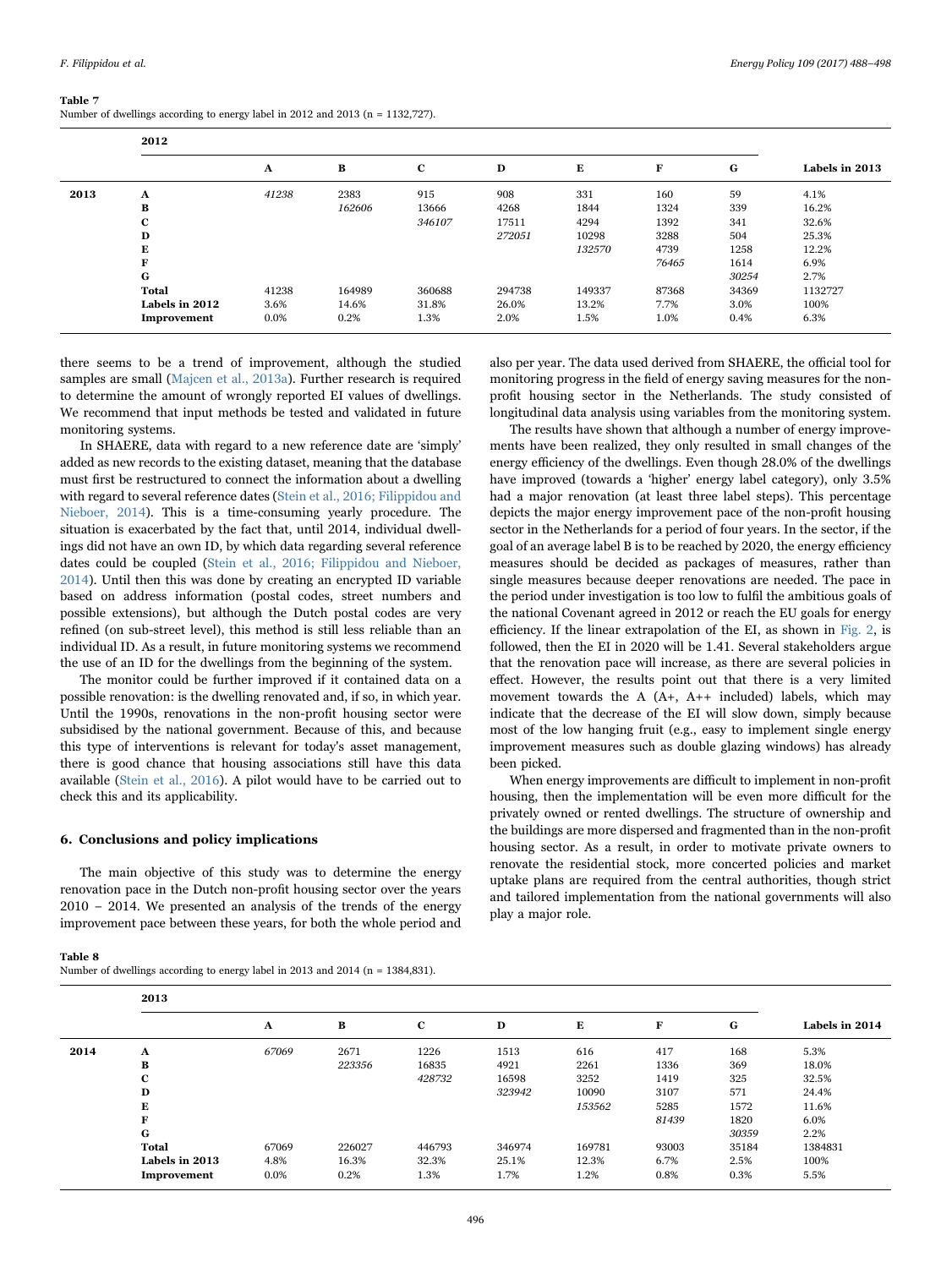<span id="page-10-17"></span>

Fig. 4. Energy renovation rates of the non-profit rented housing sector from 2011 to 2014.

Based on the results, we do not expect future improvements when it comes to the energy renovation pace if the same policies are followed. At the same time, there is also a change in the policies regarding the energy labelling of dwellings and the calculation of the EI in the Netherlands. A change in the methodology of the calculation of the EI is in force since June 2015. From now on, the re-calculation of the matching EI-Energy label is important. Another change in the energy label certificates was already implemented at the start of 2015. A new, easy to acquire and cheaper energy label is in force, based on a different calculation method without an inspection taking place. These changes are affecting the realization of several co-existing policies, and will also have implications with the implementation of energy improvement measures in the existing housing stock, especially in the non-profit housing sector, where specific targets regarding the EI have been agreed.

Further research is recommended on the specific measures that have taken place since 2010, and their subsequent impact on the actual energy consumption. As previous research has shown (Guerra [Santin et al., 2009](#page-11-33); [Majcen et al., 2013a, 2013b\)](#page-11-19) it is crucial to study the impact of the energy improvements of the housing stock on the actual energy consumption of the households in the dwellings. Predictions of the energy savings that can be achieved from the renovation of the stock should be based on the actual and not the theoretical consumption of energy. That way, more information about which combinations of renovation measures are more efficient for different typologies of buildings can also be used. Future research has to take into account the relationship between measures, packages of measures, major renovations on the one hand and the actual energy consumption on the other.

Lastly, the use of dynamic monitoring systems consisting of time series big data, like SHAERE, are very effective and suitable for research performed on the topic of energy renovations. They can be used to evaluate existing policies and improve future plans. They can also be coupled with other databases, for example actual energy consumption databases, to study the impact of renovations and if the energy consumption decreases.

#### Acknowledgements

The authors would like to acknowledge Aedes for their support and provision of the SHAERE database. Also, we would like to thank Dr. Laure Itard for her suggestions on the article.

#### References

- <span id="page-10-7"></span>[Aedes, 2013. Dutch social housing in a nutshell. Aedes Brussels O](http://refhub.elsevier.com/S0301-4215(17)30454-8/sbref1)ffice, Housing Europe [Centre, Brussels.](http://refhub.elsevier.com/S0301-4215(17)30454-8/sbref1)
- <span id="page-10-16"></span>Aedes, 2015. 〈[http://www.aedes.nl/content/artikelen/bouwen-en-energie/energie-en](http://www.aedes.nl/content/artikelen/bouwen-en-energie/energie-en-duurzaamheid/shaere/shaere-2014--meer-woningen-met-een-groen-energiela.xml)duurzaamheid/shaere/shaere-2014–[meer-woningen-met-een-groen-energiela.xml](http://www.aedes.nl/content/artikelen/bouwen-en-energie/energie-en-duurzaamheid/shaere/shaere-2014--meer-woningen-met-een-groen-energiela.xml)〉 (accessed 14 December 2015).
- <span id="page-10-11"></span>Beuken, R., 2012. EPBD implementation in the Netherlands – status in the end of 2012. Neth. Ctry. Report. 2012, (Retrieved from)〈[www.epbd-ca.eu](http://www.epbd-ca.eu)〉.
- <span id="page-10-12"></span>[Boermans, T., Dinges, K., Grözinger, J., Schäfer, M., Förster, A., Hermelink, I.,](http://refhub.elsevier.com/S0301-4215(17)30454-8/sbref3) Manteuff[el, B.V., 2015. Public consultation on the evaluation of directive 2010/31/](http://refhub.elsevier.com/S0301-4215(17)30454-8/sbref3) [EU Final Synthesis Report. European Commission, Brussels.](http://refhub.elsevier.com/S0301-4215(17)30454-8/sbref3)
- <span id="page-10-2"></span>Boot, P.A., 2009. Energy effi[ciency obligations in the Netherlands A role for white](http://refhub.elsevier.com/S0301-4215(17)30454-8/sbref4) certifi[cates? ECN Report..](http://refhub.elsevier.com/S0301-4215(17)30454-8/sbref4)
- <span id="page-10-0"></span>[BPIE \(Buildings Performance Institute Europe\), 2011. Europe's buildings under the](http://refhub.elsevier.com/S0301-4215(17)30454-8/sbref5) [microscope: a country-by-country review of the energy performance of buildings.](http://refhub.elsevier.com/S0301-4215(17)30454-8/sbref5) [Buildings Performance Institute Europe \(BPIE\), Brussels.](http://refhub.elsevier.com/S0301-4215(17)30454-8/sbref5)
- <span id="page-10-10"></span>[BPIE \(Buildings Performance Institute Europe\), 2014. Renovation strategies of selected](http://refhub.elsevier.com/S0301-4215(17)30454-8/sbref6) [EU countries: a status report on compliance with Article 4 of the energy e](http://refhub.elsevier.com/S0301-4215(17)30454-8/sbref6)fficiency [directive. Buildings Performance Institute Europe \(BPIE\), Brussels](http://refhub.elsevier.com/S0301-4215(17)30454-8/sbref6).
- <span id="page-10-5"></span>[Braga, M., Palvarini, P., 2013. Economic and sienti](http://refhub.elsevier.com/S0301-4215(17)30454-8/sbref7)fic policy, social housing in the EU. [Directorate-general for internal policies. Policy Dep. A.](http://refhub.elsevier.com/S0301-4215(17)30454-8/sbref7)
- <span id="page-10-18"></span>BZK (Ministerie van Binnenlandse Zaken en Koninkrijksrelaties), 2014. Regeling van de Minister voor Wonen en Rijksdienst van 16 juni 2014. nr. 2014-0000293800. houdende vaststelling van regels voor het verstrekken van subsidie in verband met het stimuleren van de verduurzaming van de bestaande woningvoorraad in de sociale huursector (Stimuleringsregeling energieprestatie huursector). (In Dutch) Retrieved from: https://zoek.officielebekendmakingen.nl/stcrt-2014-17264.
- <span id="page-10-4"></span>BZK (Ministerie van Binnenlandse Zaken en Koninkrijksrelaties), 2016a. Cijfers over Wonen en Bouwen 2016. (In Dutch). Retrieved from: https://www.rijksoverheid.nl/ documenten/rapporten/2016/04/11/cijfers-over-wonen-en-bouwen-2016.
- <span id="page-10-3"></span>BZK (Ministerie van Binnenlandse Zaken en Koninkrijksrelaties), 2016b. De rol van woningcorporaties op de woningmarkt – een WoON 2015-verkenning. (In Dutch). Retrieved from: https://www.rijksoverheid.nl/binaries/rijksoverheid/documenten/ publicaties/2016/04/04/rapport-de-rol-van-corporaties-op-de-woningmarkt/De +rol+van+woningcorporaties+op+de+woningmarkt+-+definitief+v2.pdf.
- <span id="page-10-8"></span>[CEDODHAS Housing Europe, 2012. Housing Europe Review. CECODHAS Housing](http://refhub.elsevier.com/S0301-4215(17)30454-8/sbref8) [Europe's Observatory, Brussels](http://refhub.elsevier.com/S0301-4215(17)30454-8/sbref8).
- <span id="page-10-13"></span>[Danish Government, 2014. Strategy Energy Renov. Build.: Route Energy-E](http://refhub.elsevier.com/S0301-4215(17)30454-8/sbref9)ffic. Build. [Tomorrow'S. Den.](http://refhub.elsevier.com/S0301-4215(17)30454-8/sbref9).
- <span id="page-10-14"></span>[Dowson, M., Poole, A., Harrison, D., Susman, G., 2012. Domestic UK retro](http://refhub.elsevier.com/S0301-4215(17)30454-8/sbref10)fit challenge: [barriers, incentives and current performance leading into the Green Deal. Energy](http://refhub.elsevier.com/S0301-4215(17)30454-8/sbref10) [Policy 50, 294](http://refhub.elsevier.com/S0301-4215(17)30454-8/sbref10)–305.
- <span id="page-10-1"></span>[ECN \(Energy research Centre of the Netherlands\), 2015. Energy e](http://refhub.elsevier.com/S0301-4215(17)30454-8/sbref11)fficiency trends and [policies in the Netherlands. Report.-Part Odyssee MURE II Proj..](http://refhub.elsevier.com/S0301-4215(17)30454-8/sbref11)
- <span id="page-10-9"></span>EEA (European Environment Agency), 2015. Trends and projections in Europe 2014: Tracking progress towards Europe's climate and energy targets.
- <span id="page-10-6"></span>Elsinga, M., Wassenberg, F., 2014. In: Scanlon, K., Whitehead, C., Arrigoitia, M.F. (Eds.), Social Housing in the Netherlands, in Social Housing inEurope. John Wiley & Sons, Ltd, Chichester, UK.. [http://dx.doi.org/10.1002/9781118412367.ch2.](http://dx.doi.org/10.1002/9781118412367.ch2)
- <span id="page-10-15"></span>[English Government \(Department for Communities and Local Government\), 2014. Engl.](http://refhub.elsevier.com/S0301-4215(17)30454-8/sbref13) [Hous. Surv.: Energy E](http://refhub.elsevier.com/S0301-4215(17)30454-8/sbref13)ffic. Engl. Hous. 2012.